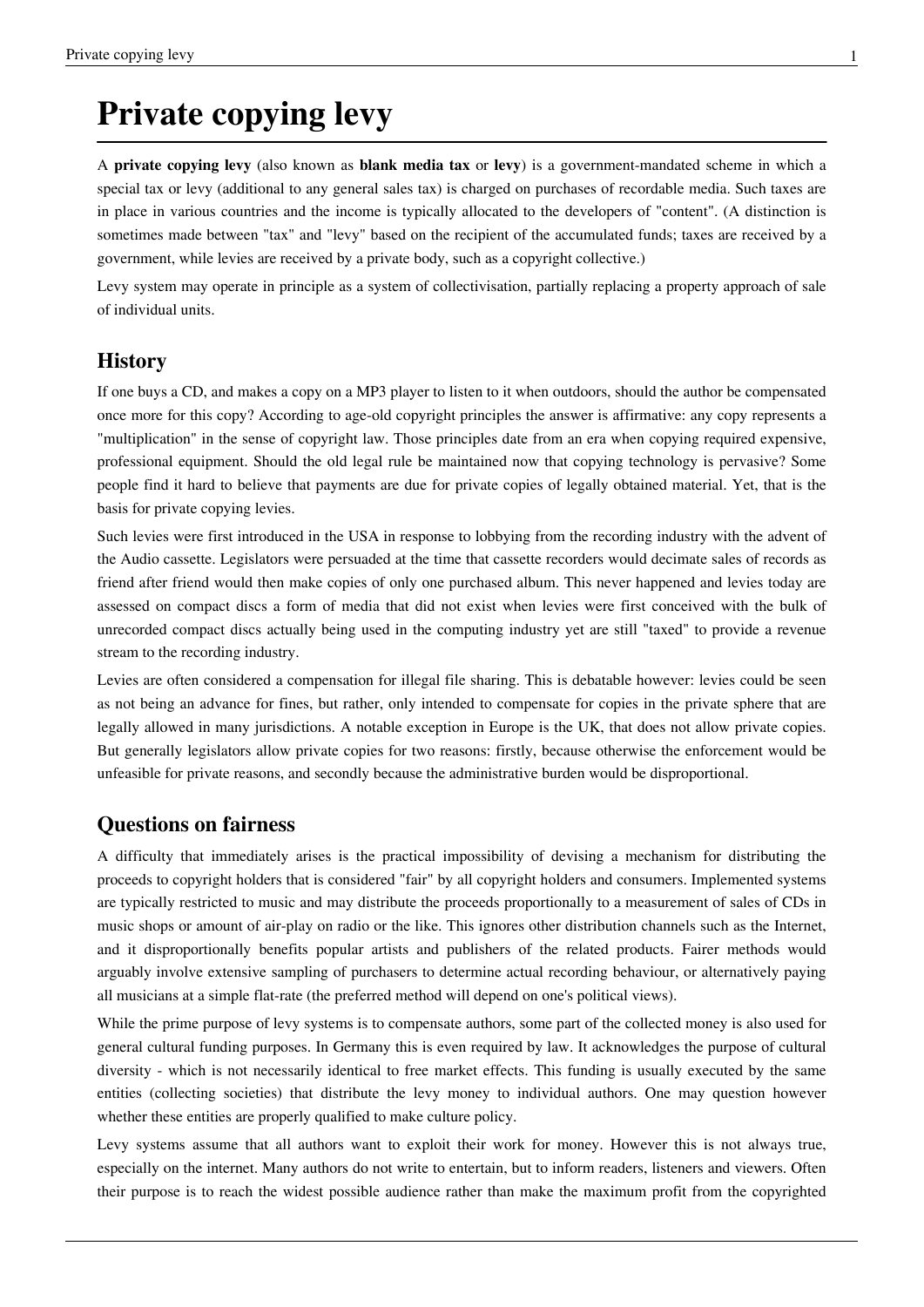A further problem is to find a proper tariff base for levies. Conceivably the levy may be a percentage of storage media sales price (e.g. 3% in the US). The implication of such a scheme is however that the author gets ever less as technology proceeds and becomes less expensive. But a price based on units of information (bits, or megabits) is not fair either, as for instance a DVD can be used to store a film, a computer game, a large amount of documents, or measurement data. The cost of producing a certain amount of bits widely varies by type of information. Measurement data is even not copyrighted at all. Yet in today's world of converging technology, storage media can be used for a wide range of purposes.

An implementation question that arises is whether the tax applies to any type of copyrighted work or is restricted to a limited field such as [music.](http://en.wikipedia.org/w/index.php?title=Music) If it is restricted then the issue arises of how to collect the tax on media which can also be used for other purposes. The options include:

- Collecting the tax on all media, regardless of the end use, and ignoring the injustice to purchasers with non-covered uses.
- Allowing taxed and untaxed media to be sold, but with only the taxed media providing the copyright-relaxation benefits.
- Collecting the tax on all media but allowing purchasers to claim a refund for media applied to non-covered uses.

Contrary Fairness arguments

- Although these complexities make the systems of levies are far from perfect they do have some advantages related to fairness in that since there is compensation for private copying where as in countries where there is no levies, there is a substantial amount of copying taking place without any due compensation being made.
- With respect to fairness in countries with the levy everyone is shares in the financial burden caused by the levy. In countries that do not have the levy, many people are copying music and never receive any reprimands while others are made an example and prosecuted. This is the similar argument that non-proponents to the levy system use to show fault. They advocate that if the levy cannot be precisely applied to the people that are private copying, it is a faulty system. Likewise, if you cannot reprimand all people that are copying illegally and not compensating the music industry, this is also a faulty system. One system over subscribes, the other undersubscribes, both have faults.
- Finally, those counties that do not have private copying laws are in fact making many of their citizens criminals. A law which makes potentially more than 50% of your population criminals does not seem to be a fair business practice. Lawyers rather than artists may well be the greatest beneficiaries in non-private copying/levied countries.

## **Legal effects**

It is theorized that such levy may be linked to a corresponding relaxation of [copyright](http://en.wikipedia.org/w/index.php?title=Copyright) law, by permitting the recording of copyrighted works on media for which the tax has been paid. However, there is little evidence to support this theory. On the contrary, lobbyists representing publishers and copyright holders have increased pressures to implement more restrictive laws, even on countries that have implemented private copying levy. In 2007, it was reported that International Intellectual Property Alliance put 23 of the world's 30 most populous countries into Priority Watch List, even though the United States, which was not in the list, has laws that are more liberal than the laws from the countries within the list.<sup>[1]</sup>

Even when restricting levy system to devices that primarily play music, this itself creates loopholes that prevents collecting levies from cellphones, PDAs, and other all-in-one portable electronic devices. As a result, copyright holders will have to rely on even more laws to collect levy, and to increase rates of already levied product to recover perceived losses, which run against the political trends toward eliminating levy systems.<sup>[2]</sup>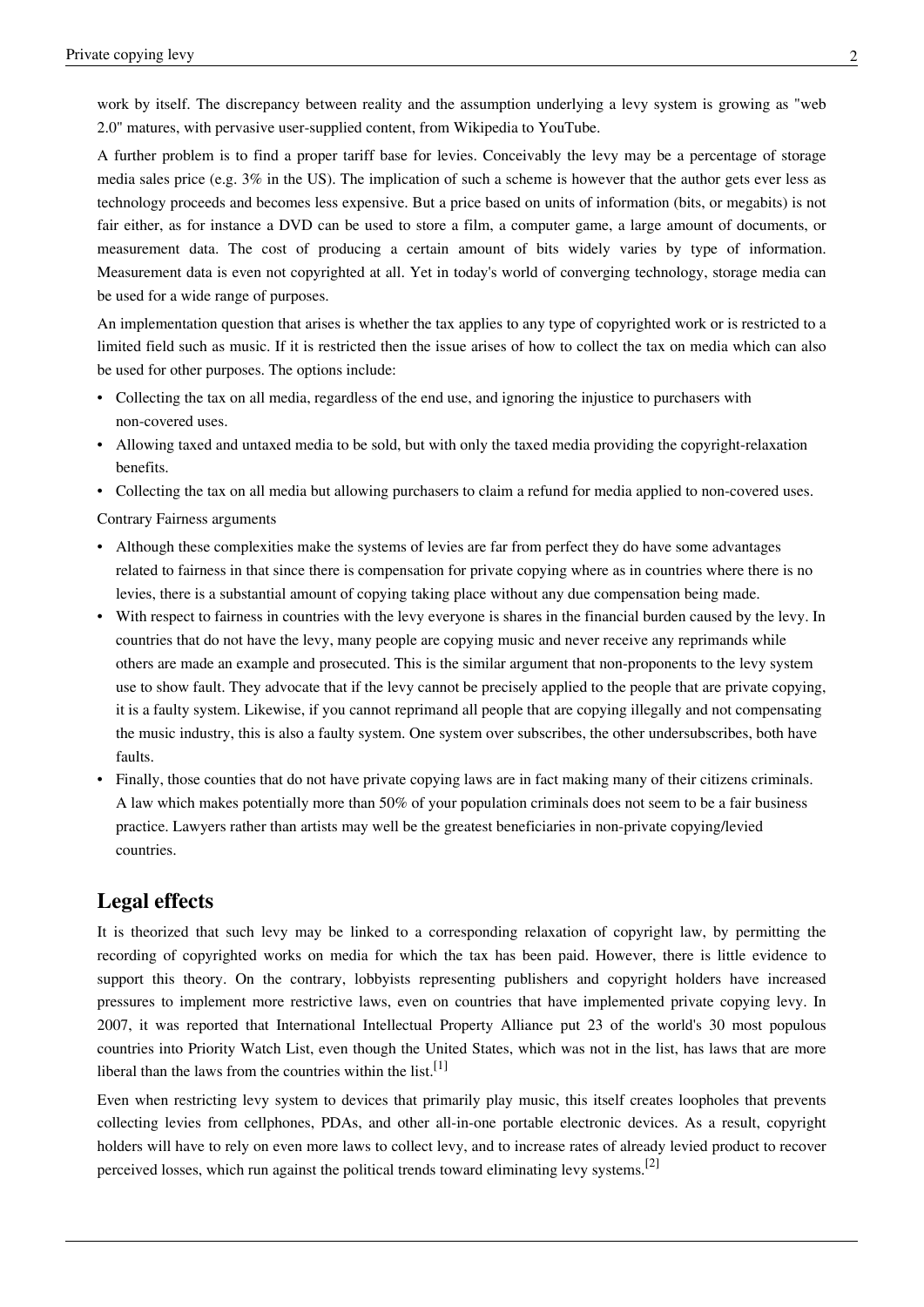## **Regulations**

Examples of countries operating such schemes:

### **Australia**

Australia does not have a private copying levy. Although legislation to create one was passed in 1989, it was declared unconstitutional in *[Australian Tape Manufacturers Association Ltd v Commonwealth](http://en.wikipedia.org/w/index.php?title=Australian_Tape_Manufacturers_Association_Ltd_v_Commonwealth)*.

## **Belgium**

In Belgium a fee is charged on both blank media and recording equipment which is passed on to "Auvibel", which is in charge of distributing the funds. As of 1 February 2010, these fees are applicable for the following:<sup>[3]</sup>

- Equipment with integrated carrier:
	- MP3/MP4 player, cellphone with MP3/MP4 functionality:
		- capacity is less or equal to  $2GB: \text{\textsterling} 1.00$
		- capacity is higher than 2GB and less or equal to  $16GB: \text{\textsterling} 2.50$
		- capacity is higher than  $16GB: \text{\textsterling} 3.00$
	- TV, Hi-Fi, combined DVD writer and videorecorder, multifunctional DVD home cinema, set top box, multimediacenter:
		- capacity is less or equal to 256GB:  $\epsilon$  3.30
		- capacity is higher than 256GB and less or equal to 1TB:  $\epsilon$  10.75
		- capacity is higher than 1TB:  $\epsilon$  13.00
- Non-integrated equipment with integrated carrier:
	- DVD recorder, DVD reader, CD writer, videorecorder, DVD home cinema:
		- capacity is less or equal to 256GB:  $\text{\large\ensuremath{\in}} 3.30$
		- capacity is higher than 256GB and less or equal to 1TB:  $\epsilon$  10.75
		- capacity is higher than 1TB:  $\epsilon$  13.00
- For the following equipment, without integrated carrier, that are not integrate-able in a computer and work standalone, have a fee of  $\epsilon$  2.00:
	- Hi-Fi with radio-cassette-CD
	- Combined DVD writer and videorecorder
	- Combined DVD reader and videorecorder
	- Portable radio-cassette recorder
	- Combined portable radio-cassette-CD
	- TV and combined DVD writer
	- DVD recorder
	- Cassette deck
	- Videorecorder
	- CD writer
	- MiniDisc writer
	- CD audio to MiniDisc writer
- Digital carriers:
	- Memorystick, memorycard:
		- capacity is less or equal to  $2GB: \epsilon 0.15$
		- capacity is higher than 2GB and less or equal to  $16GB: \text{\textsterling} 0.50$
		- capacity is higher than  $16GB: \text{\textsterling} 1.35$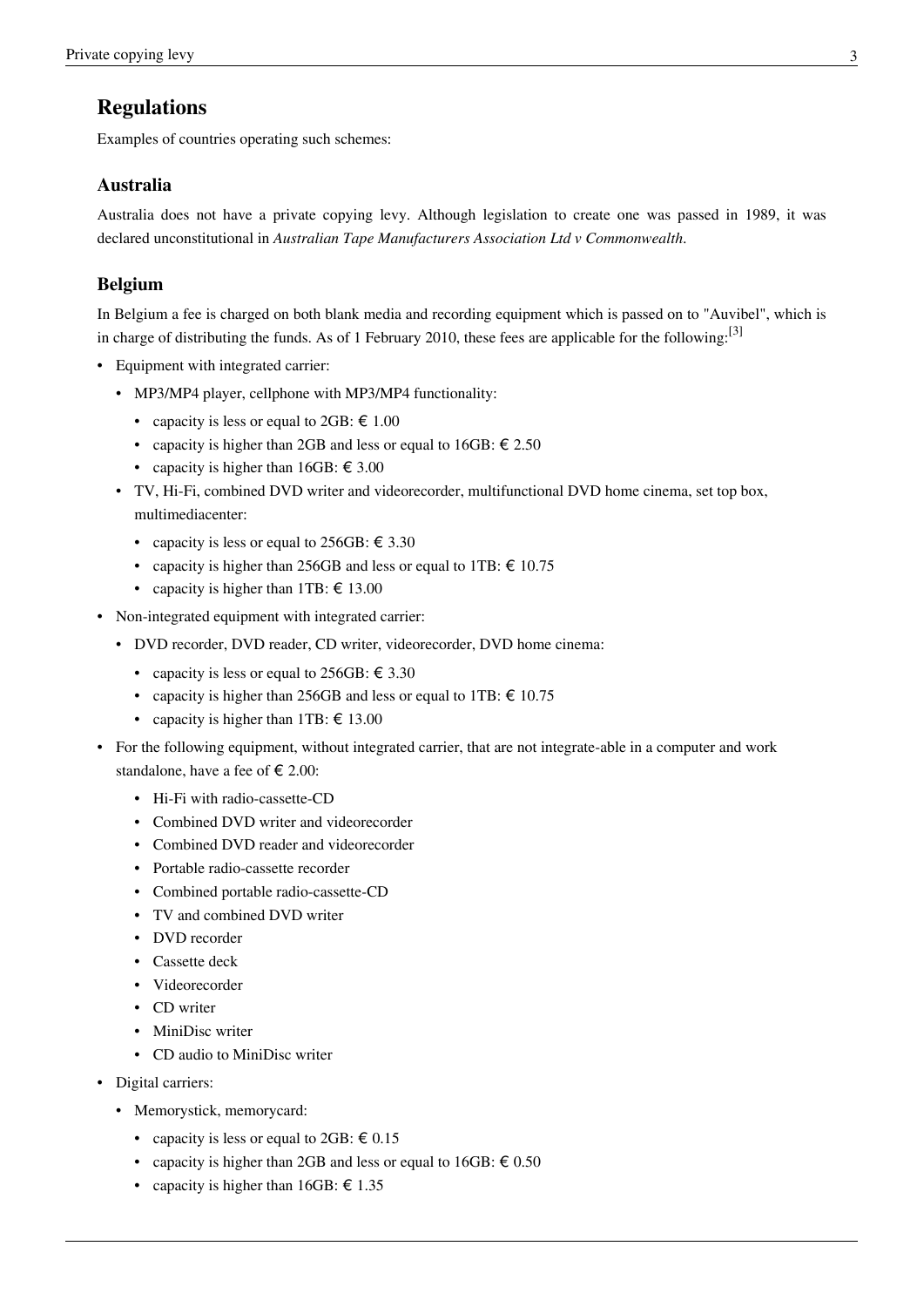- External hard drive:
	- capacity is less or equal to 256GB:  $\epsilon$  1.30
	- capacity is higher than 256GB and less or equal to 1TB:  $\epsilon$  6.75
	- capacity is higher than 1TB:  $\in$  9.00
- blank CD-R/RW, MiniCD-R/RW, MiniDVD-R/RW, MiniDisc, audiocassette DAT:  $\epsilon$  0.12/disc
- blank DVD+/-R/RW:  $\in$  0.40/disc
- Analogue carriers:
	- audiocassette, audiotape, videocassette 8mm:  $\epsilon$  0.12
	- videocassette:  $\epsilon$  0.40

### **Canada**

A blank media levy was introduced in [Canada](http://en.wikipedia.org/w/index.php?title=Canada) in 1997, by the addition of Part VIII, "Private Copying", to the [Canadian Copyright Act.](http://en.wikipedia.org/w/index.php?title=Copyright_law_in_Canada) The power to set rates and to set the distribution allocation is vested in the [Copyright Board](http://en.wikipedia.org/w/index.php?title=Copyright_Board_of_Canada) [of Canada.](http://en.wikipedia.org/w/index.php?title=Copyright_Board_of_Canada) The Copyright Board has handed the task of collecting and distributing the funds to the [Canadian Private](http://en.wikipedia.org/w/index.php?title=Canadian_Private_Copying_Collective) [Copying Collective,](http://en.wikipedia.org/w/index.php?title=Canadian_Private_Copying_Collective) which is a non-profit private organization.

In Canada:

- The levy applies to "blank audio recording media", such as [CD-Rs](http://en.wikipedia.org/w/index.php?title=CD-R).
- The levy is paid by importers and manufacturers of such media sold within Canada (and typically passed on to the retailer, and passed on to the purchaser).
- With the exception of the zero-rating exemption, the levy is collected regardless of the purchaser's end use of the media.
- The private copying levy is distributed as per the Copyright Board's allocation as: 66% to eligible authors and publishers, 18.9% to eligible performers and 15.1% to eligible record companies.
- The Canadian Private Copying Collective has developed a methodology by which the proceeds are distributed to rights holders based on commercial radio airplay and commercial sales samples, ignoring radio/college airplay and independent record sales not logged by Soundscan. This methodology has been criticized as favouring major-label artists at the expense of the [long-tail](http://en.wikipedia.org/w/index.php?title=Long-tail). As of September 7, 2007 over one hundred million dollars has been distributed.
- In conjunction with the levy, the Copyright Act allows individuals to make copies of sound recordings for their own private, non-commercial use. They may not distribute the copy.
- In 2005, the Federal Court of Appeal overruled a 2003 Copyright Board decision which had applied the blank media levy to [MP3 p](http://en.wikipedia.org/w/index.php?title=MP3)layers such as [Apple Inc.](http://en.wikipedia.org/w/index.php?title=Apple_Inc.)'s [iPod](http://en.wikipedia.org/w/index.php?title=IPod), on the basis that such devices did not qualify as "audio recording medium" as per the Copyright Act definition.<sup>[4]</sup> Before this, the proposed rates were [\\$2](http://en.wikipedia.org/w/index.php?title=Canadian_dollar) for players with less than 1 [GB o](http://en.wikipedia.org/w/index.php?title=Gigabyte)f capacity, \$15 for players up to 15 GB, and \$25 for players 15 GB and over.
- On February 12, 2007, CPCC asked the Copyright Board of Canada to reintroduce the levy of \$5 to \$75, this time onto the memory component of the digital audio recorders (such as MP3 players) in Canada.[\[5\]](http://www.engadget.com/2007/02/12/mp3-player-levy-could-be-reinstated-in-canada/) In addition, CPCC also proposed levies of \$2 to \$10 for memory cards (since withdrawn), 8 cent increases to CD, CD-R Audio, CD-RW Audio and MiniDiscs[.\[6\]](http://www.canada.com/saskatoonstarphoenix/story.html?id=cccd9ce1-5279-4145-9874-a179b5be067f&k=26495) Certain parties objected to this tariff based on the 2005 Federal Court of Appeal precedent and brought a preliminary motion before the Copyright Board that would have prevented that part of the tariff application from being considered. The Copyright Board dismissed this preliminary motion in July 2007.
- In September 2007, an application for judicial review was brought before the [Federal Court of Appeal](http://en.wikipedia.org/w/index.php?title=Federal_Court_of_Appeal) to appeal the Copyright Board's dismissal. On October 26, 2007, the court granted the Canadian Recording Industry Association's request to intervene in the private copying/iPod levy judicial review.[\[7\] S](http://www.michaelgeist.ca/content/view/2334/125/)ome argue that CRIA wanted to limit the scope of the private copying levy, given that it legalizes copying for the private use of the person making the copy, possibly regardless of whether the source is non-infringing or not[.\[8\]](http://www.michaelgeist.ca/content/view/2238/125/)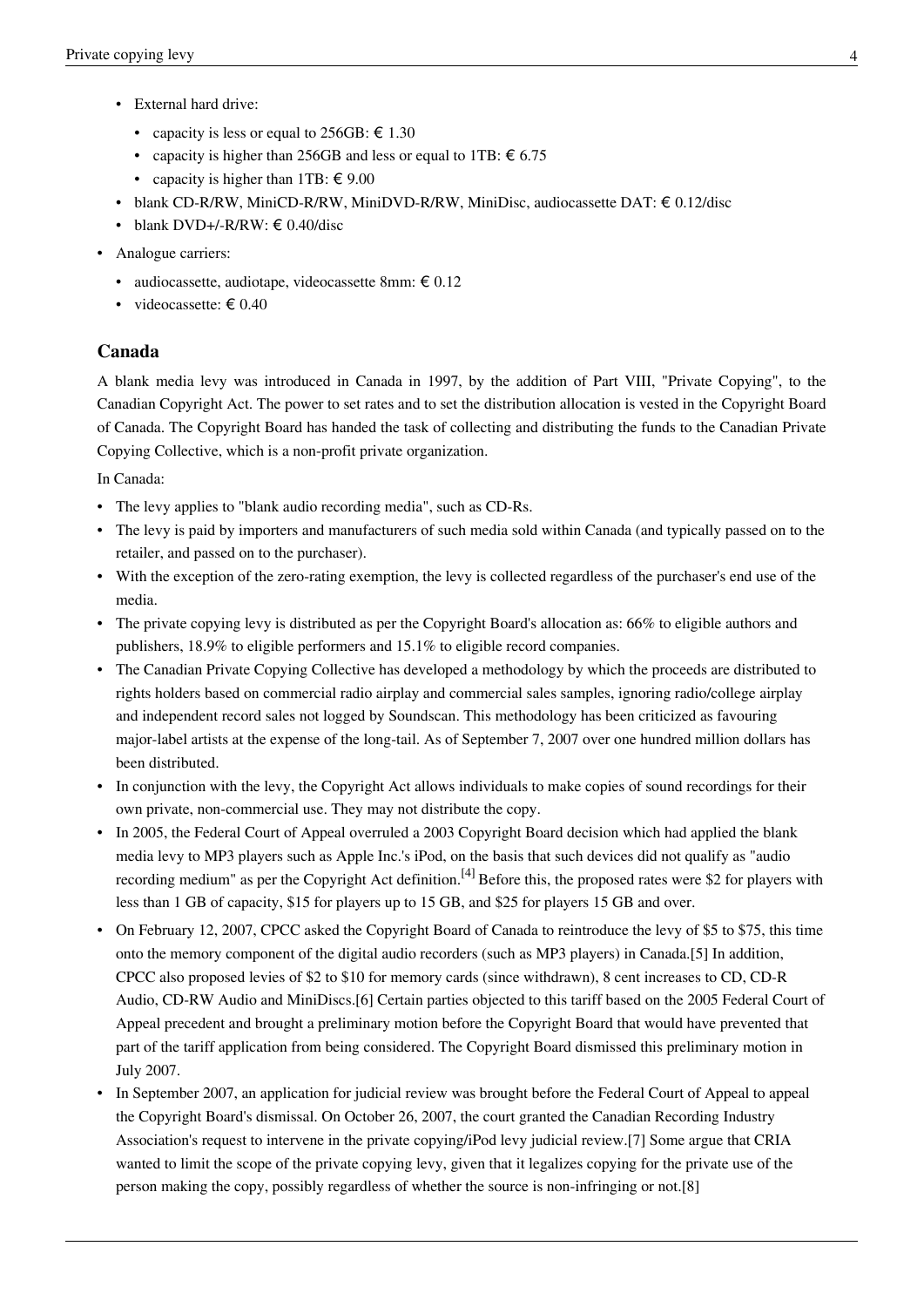• In January 2008, the [Federal Court of Appeal o](http://en.wikipedia.org/w/index.php?title=Federal_Court_of_Appeal)verturned the Copyright Board's July 2007 decision, stating that its previous ruling in the 2005 *Canadian Private Copying Collective v. Canadian Storage Media Alliance* case is dispositive authority for the proposition that "the Copyright Board has no legal authority to certify a tariff on digital audio recorders or on the memory permanently embedded in digital audio recorders." $[9]^{[10]}$  $[9]^{[10]}$ 

Canada's current private copying levies are as follows: \$0.24 per unit for Audio Cassette tape (40min or longer), and \$0.29 per unit for CD-R, CD-RW, CD-R Audio, CD-RW Audio and MiniDisc.<sup>[11]</sup>

## **Finland**

As of beginning of 2011, the fees are  $(in Euros)^{[12]}$  $(in Euros)^{[12]}$  $(in Euros)^{[12]}$ :

- $\epsilon$ 0.005/min for analog audio tapes (e.g.  $\epsilon$ 0.30 for a 60 minute cassette)
- $\epsilon$ 0.0076/min for analog video tapes (e.g.  $\epsilon$ 1.37 for an E180 tape)
- $\epsilon$ 0.20 per disk for [CD](http://en.wikipedia.org/w/index.php?title=CD) and [MiniDisc](http://en.wikipedia.org/w/index.php?title=MiniDisc) (capacity: up to 1 GB)
- $\epsilon$ 0.60 per disk for [DVD,](http://en.wikipedia.org/w/index.php?title=DVD) [DVD-RAM](http://en.wikipedia.org/w/index.php?title=DVD-RAM), [DVD-R DL](http://en.wikipedia.org/w/index.php?title=DVD-R_DL) and [DVD+R DL \(](http://en.wikipedia.org/w/index.php?title=DVD%2BR_DL)capacity: from 1 GB to 10 GB)
- $\epsilon$ 1.20 per disk for [Blu-ray Disc a](http://en.wikipedia.org/w/index.php?title=Blu-ray_Disc)nd [HD DVD \(](http://en.wikipedia.org/w/index.php?title=HD_DVD)capacity: over 10 GB to 25 GB)
- $\epsilon$ 1.80 per disk for Blu-ray Disc and HD DVD (capacity: over 25 GB)
- $\epsilon$ 4 to  $\epsilon$ 21 depending on capacity of [digital audio player](http://en.wikipedia.org/w/index.php?title=Digital_audio_player)s or [personal video recorders](http://en.wikipedia.org/w/index.php?title=Personal_video_recorder).
	- $\in$  4, memory up to 512 MB
	- $\epsilon$ 7, over 512 MB to 1 GB
	- $\in$  10, over 1 GB to 20 GB
	- $\in$  12, over 20 GB to 50 GB
	- $\cdot$   $\in$  15, over 50 GB to 150 GB
	- $\in$  18, over 150 GB to 250 GB
	- $\epsilon$ 21, over 250 GB
- $\epsilon$   $\epsilon$  to 10 $\epsilon$  for [external hard disk drive](http://en.wikipedia.org/w/index.php?title=External_hard_disk_drive)s:
	- 5 $\epsilon$ , over 250 GB to 950 GB
	- 10€, over 950 GB to 3 TB
	- smaller and bigger drives have no levies

There is no levy fee on mobile phones, computers, memory cards, game consoles, [USB flash drive](http://en.wikipedia.org/w/index.php?title=USB_flash_drive)s and 8 cm (3 in) CDs/DVDs. [VAT o](http://en.wikipedia.org/w/index.php?title=VAT)f 9% is added to the levies.

#### **Germany**

The world's first private copying system was created in Germany in 1965. It was a result of earlier successful litigation by [GEMA a](http://en.wikipedia.org/w/index.php?title=GEMA_%28Germany%29)gainst an audio equipment manufacturer in [GEMA v. Grundig](http://en.wikipedia.org/w/index.php?title=GEMA_v._Grundig).

#### **Luxembourg**

Luxembourg is the only EU member state on the continent without a private copying levy,<sup>[13]</sup> making it a popular "copying levy haven" for blank media buyers from countries such as France and Germany.

#### **Netherlands**

In the Netherlands a fee is charged on blank media which is passed on to "Stichting Thuiskopie" (Foundation Homecopy), which is in charge of distributing the funds. Fees for February 17, 2007 until January 1, 2010 are as follows;

- Data CD-R/RW:  $\in$  0.14 per disc
- Audio CD-R/RW:  $\in 0.42$  per hour ( $\in 0.52$  per 74 minutes)
- Blank DVD-R/RW:  $\text{\textsterling} 0.60$  per 4.7 gigabyte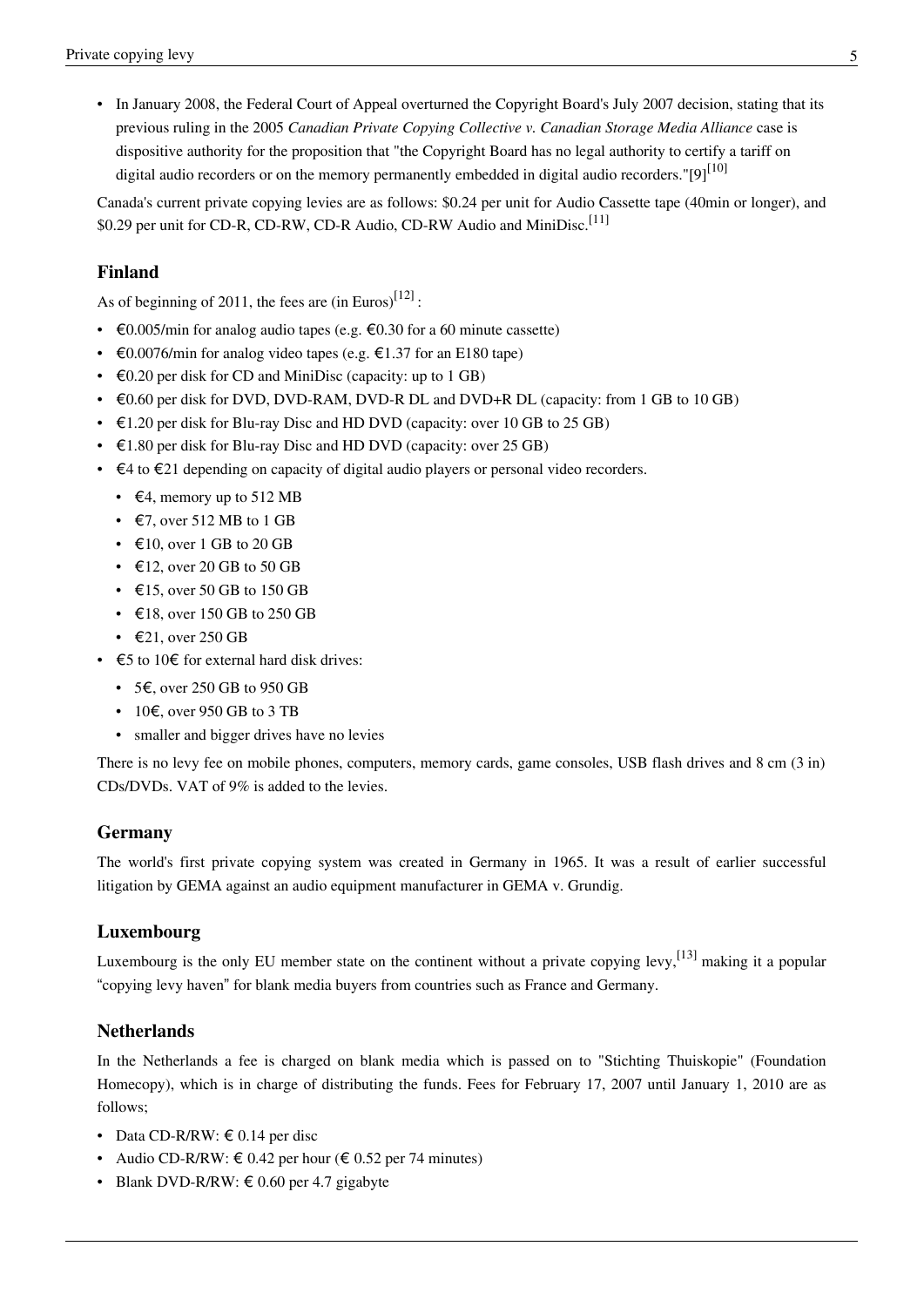- Blank DVD-RAM: exempt
- Video analog (video tapes):  $\epsilon$  0.33 per hour
- Audio analog (cassette tapes)  $\epsilon$  0.23 per hour
- MiniDisc:  $\epsilon$  0.32 per hour
- HI-MD:  $\in$  1.10 per carrier

#### **Russian Federation**

Article 1245 of Civil Code of Russian Federation "Remuneration for free reproduction of phonograms and audiovisual products for private purposes" ("Вознаграждение за свободное воспроизведение фонограмм и аудиовизуальных произведений в личных целях") mandates a fee, which is to be distributed in the following proportion: 40% to the authors, 30% to the singers, 40% to the manufacturers of the media. In practice, this fee had not been charged until after the Regulation of the Government of Russian Federation 829<sup>[14]</sup> from October 14, 2010, which mandated a uniform 1% tax on computers, blank optical disks, memory sticks, TVs, video and audio recorders, radios, mobile phones, etc. The controversial decision of the government to award the collected funds to the Russian Union of Rights-Holders <sup>[15]</sup> for further distribution was criticized by the public and disputed in a lawsuit <sup>[\[16\]](http://www.bbc.co.uk/russian/rolling_news/2011/03/110326_rn_mikhalkov_accreditation.shtml)</sup>.

#### **Sweden**

In Sweden there is a fee called "privatkopieringsersättning" (private copy retribution) earlier called "kassettersättning" (cassette tape retribution) on compact cassettes, blank CDs, blank minidiscs and other storage media. As of September 1, 2011, this fee will apply to external hard drives and other USB storages as well. The fee is 2.5 öre (0.025 SEK) per minute of storage for analog media or 0.4 öre per MB for re-recordable media or 0.25 öre per MB for write once media. The money collected (224436151 SEK as of 2005) is handled by [Copyswede.](http://en.wikipedia.org/w/index.php?title=Copyswede)

#### **Switzerland**

- Tax on recordable DVD (GT 4d):<sup>[17]</sup>
	- [CHF 0](http://en.wikipedia.org/w/index.php?title=Swiss_Franc).36 per recordable DVD
	- CHF 1.00 per rewritable DVD
	- CHF 0.38 per 25 GB on HD disks (Blu-ray)
- Tax on digital storage media such as microchips or hard drive recording devices audio and audiovisual (GT  $(4d)$ : [18]
	- Audio recorders CHF 0.80 per GB (gigabyte)
	- Audiovisual recorders:
		- CHF 0.10 per GB until 250 GB
		- CHF 25.00 and CHF 0.08 per GB from 250 GB
- Compensation for the transfer of use of set-top box with memory and vPVR  $(GT 12)$ :<sup>[19]</sup>
	- CHF 1.00 per month and subscriber if the following charges do not apply
	- CHF 0.13 per month and subscriber if free or part of the basic package
	- CHF 0.55 per month and subscriber for monthly subscription fee up to a max of CHF 6.50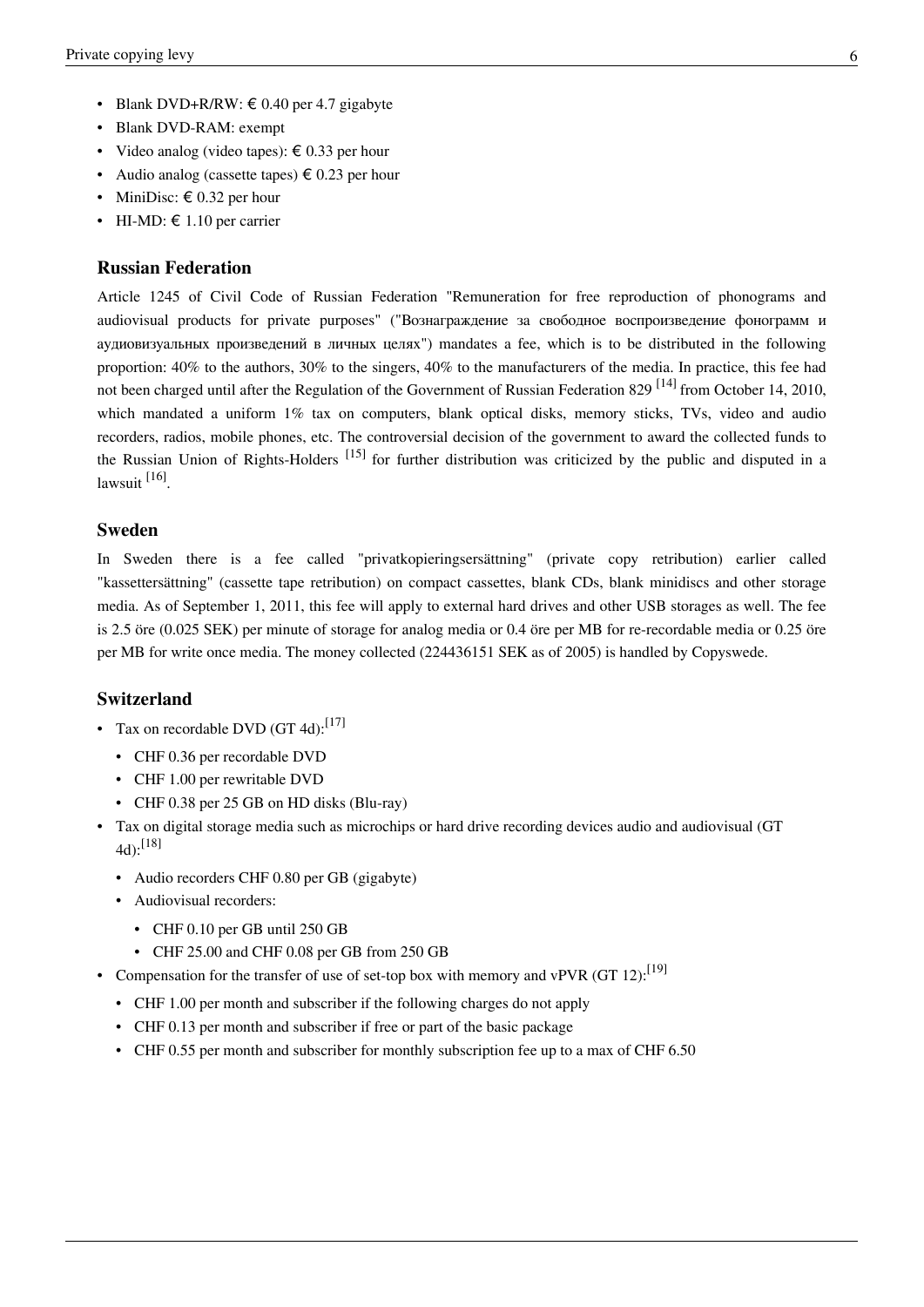### **United States**

#### **Audio home recording in general**

[17 U.S.C.](http://en.wikipedia.org/w/index.php?title=Title_17_of_the_United_States_Code) § 1008<sup>[\[20\]](http://www.law.cornell.edu/uscode/17/1008.html)</sup>, as legislated by the [Audio Home Recording Act o](http://en.wikipedia.org/w/index.php?title=Audio_Home_Recording_Act)f 1992, says that non-commercial copying by consumers of digital and analog musical recordings is not copyright infringement. Non-commercial includes such things as resale not in the course of business, perhaps of normal use working copies which are no longer wanted. It is unlikely to include resale of copies in bulk; [Napster t](http://en.wikipedia.org/w/index.php?title=Napster)ried to use the Section 1008 defense but was rejected because it was a business.

From House Report No. 102-873(I), September 17, 1992: "*In the case of home taping, the [Section 1008] exemption protects all noncommercial copying by consumers of digital and analog musical recordings*" .

From House Report No. 102-780(I), August 4, 1992: "*In short, the reported legislation [Section 1008] would clearly establish that consumers cannot be sued for making analog or digital audio copies for private noncommercial use*".

The United States music industry administers the [Audio Home Recording Act a](http://en.wikipedia.org/w/index.php?title=Audio_Home_Recording_Act)nd foreign hometaping royalties for artists on US sound recordings as well as US record labels. These royalties are administered by The [Alliance of](http://en.wikipedia.org/w/index.php?title=Alliance_of_Artists_and_Recording_Companies) [Artists and Recording Companies f](http://en.wikipedia.org/w/index.php?title=Alliance_of_Artists_and_Recording_Companies)or featured artists and copyright owners, [ASCAP](http://en.wikipedia.org/w/index.php?title=ASCAP)[/BMI/](http://en.wikipedia.org/w/index.php?title=Broadcast_Music_Incorporated)[SESAC f](http://en.wikipedia.org/w/index.php?title=SESAC)or writers, [Harry](http://en.wikipedia.org/w/index.php?title=Harry_Fox_Agency) [Fox Agency f](http://en.wikipedia.org/w/index.php?title=Harry_Fox_Agency)or publishers, and The AFM/AFTRA Intellectual Property Rights Distributoin Fund (Joint venture of [AFM a](http://en.wikipedia.org/w/index.php?title=AFM)nd [AFTRA](http://en.wikipedia.org/w/index.php?title=AFTRA) ) for non-featured artists. All societies also collect foreign remuneration for their respective funds.

#### **Blank music CDs and recorders**

[17 U.S.C.](http://en.wikipedia.org/w/index.php?title=Title_17_of_the_United_States_Code) § 1008<sup>[20]</sup> bars copyright infringement action and 17 U.S.C. § 1003<sup>[21]</sup> provides for a royalty of 2% of the initial transfer price for devices and 3% for media.<sup>[22]</sup> The royalty rate in [17 U.S.C.](http://en.wikipedia.org/w/index.php?title=Title_17_of_the_United_States_Code) § 1004<sup>[23]</sup> was established by the [Fairness in Music Licensing Act o](http://en.wikipedia.org/w/index.php?title=Fairness_in_Music_Licensing_Act)f 1998. This only applies to CDs which are labeled and sold for music use; they do not apply to blank computer CDs, even though they can be (and often are) used to record or "burn" music from the computer to CD. The royalty also applies to stand-alone CD recorders, but not to CD burners used with computers. Most recently, portable satellite radio recording devices contribute to this royalty fund. <sup>[24]</sup>.

Thanks to a precedent established in a 1998 lawsuit involving the [Rio PMP300](http://en.wikipedia.org/w/index.php?title=Rio_PMP300) player, most [MP3 player](http://en.wikipedia.org/w/index.php?title=MP3_player)s are deemed "computer peripherals" and are not subject to a royalty of this type in the U.S.

## **References**

- [1] "In Good Company" [\(http://www.michaelgeist.ca/content/view/1679/1\)](http://www.michaelgeist.ca/content/view/1679/1). [Michael Geist](http://en.wikipedia.org/w/index.php?title=Michael_Geist). February 14, 2007. . Retrieved 2008-04-16.
- [2] "Recording Industry's Digital Strategy Out of Tune" [\(http://www.michaelgeist.ca/content/view/1708/159/\).](http://www.michaelgeist.ca/content/view/1708/159/) Michael Geist. February 19, 2007. . Retrieved 2008-04-16.
- [3] "Belgian Official Journal p55-57" [\(http://www.ejustice.just.fgov.be/mopdf/2009/12/23\\_1.pdf\).](http://www.ejustice.just.fgov.be/mopdf/2009/12/23_1.pdf) December 10, 2009. . Retrieved 2010-01-16.
- [4] *Canadian Private Copying Collective v. Canadian Storage Media Alliance* [2005] 2 F.C.R. 654
- [5] <http://www.engadget.com/2007/02/12/mp3-player-levy-could-be-reinstated-in-canada/>
- [6] <http://www.canada.com/saskatoonstarphoenix/story.html?id=cccd9ce1-5279-4145-9874-a179b5be067f&k=26495>
- [7] <http://www.michaelgeist.ca/content/view/2334/125/>
- [8] <http://www.michaelgeist.ca/content/view/2238/125/>
- [9] <http://www.cbc.ca/consumer/story/2008/01/11/levy-recorders.html>
- [10] *Apple Canada Inc. v. Canadian Private Copying Collective* [2008] F.C.J. No. 5.
- [11] <http://cpcc.ca/english/currentTariff.htm>
- [12] Teosto r.y. [\(http://www.hyvitysmaksu.fi/fin/hinnasto.html\)](http://www.hyvitysmaksu.fi/fin/hinnasto.html)
- [13] The other four EU member states lacking a private copying levy are Cyprus, Ireland, Malta and the United Kingdom. Greece has a private copying levy scheme in place, but does currently not enforce it.
- [14] <http://www.government.ru/gov/results/12613/>
- [15] <http://rp-union.ru/>
- [16] [http://www.bbc.co.uk/russian/rolling\\_news/2011/03/110326\\_rn\\_mikhalkov\\_accreditation.shtml](http://www.bbc.co.uk/russian/rolling_news/2011/03/110326_rn_mikhalkov_accreditation.shtml)
- [17] "Beschluss vom 23. September 2008 betreffend den Gemeinsamen Tarif 4c (GT 4c)" [\(http://www.eschk.admin.ch/etc/medialib/data/](http://www.eschk.admin.ch/etc/medialib/data/eschk/beschluesse/beschluesse_2008.Par.0015.File.tmp/GT4c-2008.pdf) [eschk/beschluesse/beschluesse\\_2008.Par.0015.File.tmp/GT4c-2008.pdf\).](http://www.eschk.admin.ch/etc/medialib/data/eschk/beschluesse/beschluesse_2008.Par.0015.File.tmp/GT4c-2008.pdf) September 23, 2008. . Retrieved 2010-01-28.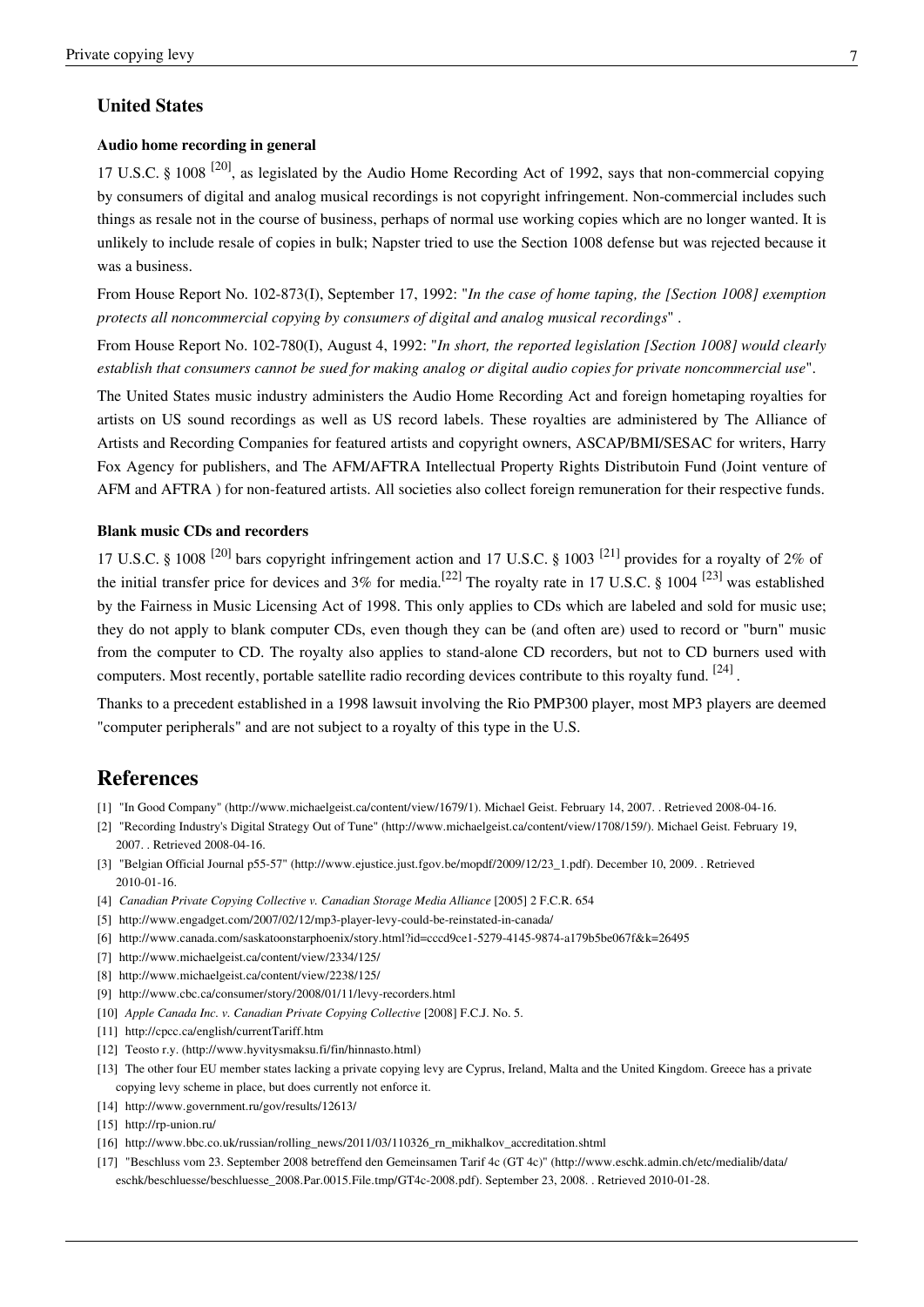- [18] "Beschluss vom 26. Mai 2009 betreffend den Gemeinsamen Tarif 4d (GT 4d)" [\(http://www.eschk.admin.ch/etc/medialib/data/eschk/](http://www.eschk.admin.ch/etc/medialib/data/eschk/beschluesse/2009.Par.0002.File.tmp/GT4d-2009.pdf) [beschluesse/2009.Par.0002.File.tmp/GT4d-2009.pdf\).](http://www.eschk.admin.ch/etc/medialib/data/eschk/beschluesse/2009.Par.0002.File.tmp/GT4d-2009.pdf) Mai 26, 2009. . Retrieved 2010-01-28.
- [19] "Beschluss vom 23. Februar 2009 betreffend den Gemeinsamen Tarif 12 (GT 12)" [\(http://www.eschk.admin.ch/etc/medialib/data/](http://www.eschk.admin.ch/etc/medialib/data/eschk/beschluesse/2009.Par.0001.File.tmp/GT12-2009.pdf) [eschk/beschluesse/2009.Par.0001.File.tmp/GT12-2009.pdf\).](http://www.eschk.admin.ch/etc/medialib/data/eschk/beschluesse/2009.Par.0001.File.tmp/GT12-2009.pdf) February 23, 2009. . Retrieved 2010-01-28.
- [20] <http://www.law.cornell.edu/uscode/17/1008.html>
- [21] <http://www.law.cornell.edu/uscode/17/1003.html>
- [22] [\(http://www.copyright.gov/forms/formdart-q.pdf\)](http://www.copyright.gov/forms/formdart-q.pdf)
- [23] <http://www.law.cornell.edu/uscode/17/1004.html>
- [24] [\(http://www.google.com/url?sa=t&source=web&cd=1&ved=0CB0QFjAA&url=http://itlaw.wikia.com/wiki/Atlantic\\_v.](http://www.google.com/url?sa=t&source=web&cd=1&ved=0CB0QFjAA&url=http%3A%2F%2Fitlaw.wikia.com%2Fwiki%2FAtlantic_v._XM_Satellite_Radio&ei=UMmMTvneF8O3hQfzmdTSAw&usg=AFQjCNFUXe7okmAMq0bh2fd4-ekzm8bjWA&sig2=zLByNgMC8NUggkL7l1Ya9w) [\\_XM\\_Satellite\\_Radio&ei=UMmMTvneF8O3hQfzmdTSAw&usg=AFQjCNFUXe7okmAMq0bh2fd4-ekzm8bjWA&](http://www.google.com/url?sa=t&source=web&cd=1&ved=0CB0QFjAA&url=http%3A%2F%2Fitlaw.wikia.com%2Fwiki%2FAtlantic_v._XM_Satellite_Radio&ei=UMmMTvneF8O3hQfzmdTSAw&usg=AFQjCNFUXe7okmAMq0bh2fd4-ekzm8bjWA&sig2=zLByNgMC8NUggkL7l1Ya9w) [sig2=zLByNgMC8NUggkL7l1Ya9w\)](http://www.google.com/url?sa=t&source=web&cd=1&ved=0CB0QFjAA&url=http%3A%2F%2Fitlaw.wikia.com%2Fwiki%2FAtlantic_v._XM_Satellite_Radio&ei=UMmMTvneF8O3hQfzmdTSAw&usg=AFQjCNFUXe7okmAMq0bh2fd4-ekzm8bjWA&sig2=zLByNgMC8NUggkL7l1Ya9w)

## **External links**

- Copyright Act of Canada [\(http://laws.justice.gc.ca/en/C-42/\)](http://laws.justice.gc.ca/en/C-42/)
- Copyright Board Canada [\(http://www.cb-cda.gc.ca/\)](http://www.cb-cda.gc.ca/)
- Canadian Private Copying Collective [\(http://www.cpcc.ca/\)](http://www.cpcc.ca/)
- CopySwede [\(http://www.copyswede.se/default.asp?ML=2138\)](http://www.copyswede.se/default.asp?ML=2138)
- The Finnish site for Private copying levy [\(http://www.hyvitysmaksu.fi/main/index.php?module=front&](http://www.hyvitysmaksu.fi/main/index.php?module=front&item=&lang=en) [item=&lang=en\)](http://www.hyvitysmaksu.fi/main/index.php?module=front&item=&lang=en)